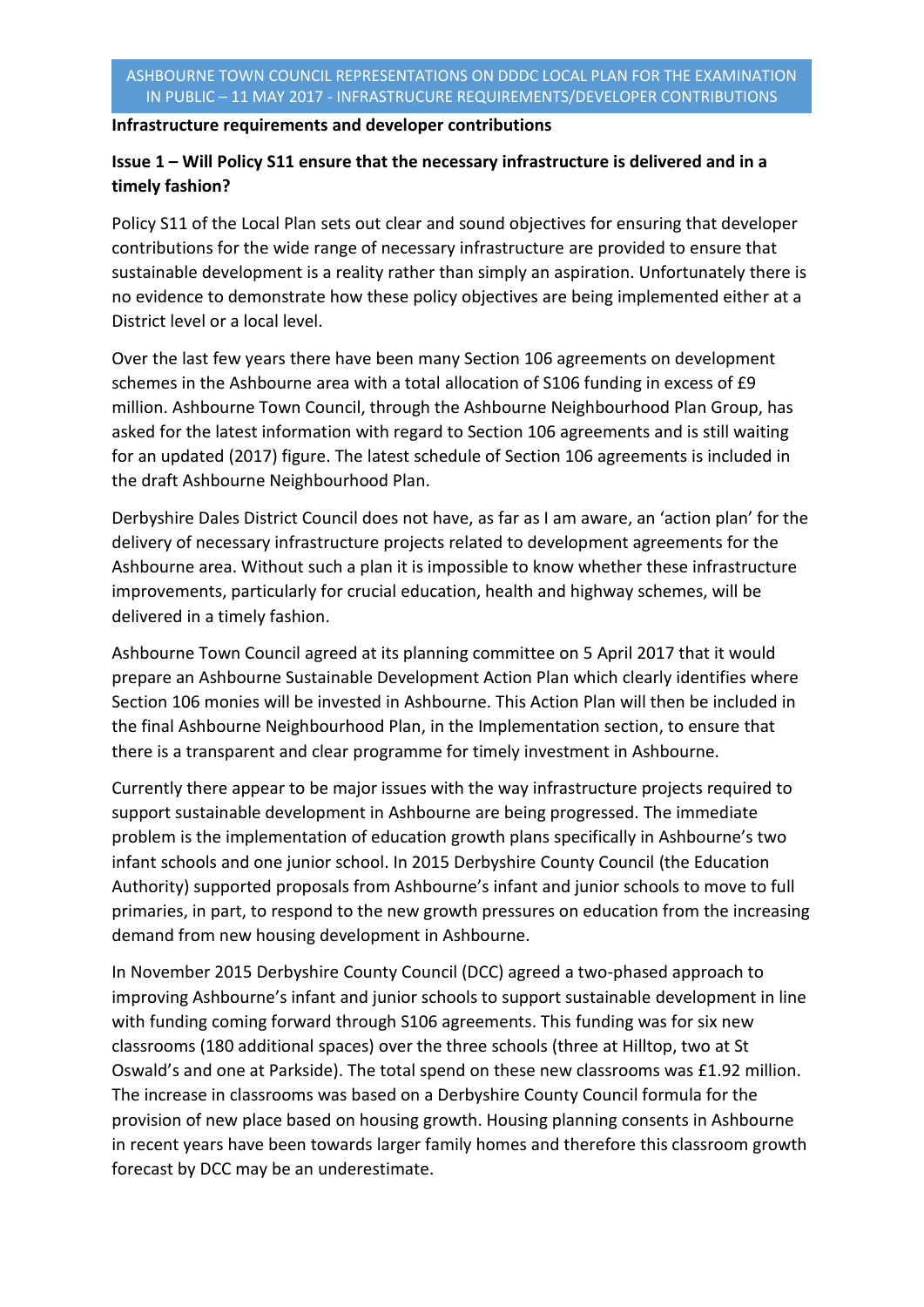## ASHBOURNE TOWN COUNCIL REPRESENTATIONS ON DDDC LOCAL PLAN FOR THE EXAMINATION IN PUBLIC – 11 MAY 2017 - INFRASTRUCURE REQUIREMENTS/DEVELOPER CONTRIBUTIONS

The November 2015 DCC Education strategy paper for Ashbourne's infant and junior schools was subject to extensive consultation with the schools themselves, with parents and other organisations. The consultation was transparent and clear and provided a sound way forward for the provision of sustainable education growth to support the Local Plan's growth strategy approach.

Between November 2015 and February 2017 DCC prepared a new education development strategy for Ashbourne's infant and junior schools which now proposes three new classrooms (90 places – 50% less than planned in November 2015) for a total spend of £1.865 million. This new development strategy has not been the subject of consultation with parents of children at the schools or the wider Ashbourne community. The new funding formula appears to be part based on S106 monies plus a new method of capital financing by DCC. This new method is based on reclaiming S106 funding as development is built and as monies become available.

This new education development strategy is based on three classrooms being built in 2017 and the remaining three built when additional housing with planning permission is constructed. It is not clear to what degree the expansion and improvement of Ashbourne's schools will be funded entirely from S106 funding since, based on the capital funding forecasts made in the November 2015 education development paper by DCC, an additional £1.325 million will be required. This will result in DCC spending £3.19 million to provide 6 new classrooms in total for Ashbourne's infant and junior schools to meet the demand from new housing development across Ashbourne already granted planning consent up to 2017. This does also not include additional demand from the 883 new homes for Ashbourne contained in DDDC's Local Plan. The total of £3.19 million exceeds what Derbyshire Dales District Council has currently negotiated in S106 agreements for education spend on Ashbourne's three infant and junior schools.

The result of this education planning by DCC is that one classroom will be provided at Parkside School in central Ashbourne, which is the school furthest away from completed or part constructed housing developments in Ashbourne in 2017. It also furthest away from the proposed new housing in the south and the top of Derby Road hill. A further two classrooms at Hilltop are currently the subject of a planning permission. Lastly there will be no additional classrooms at St Oswald's despite the school being allocated two classrooms in the November 2015 DCC education development strategy paper.

The two proposed classrooms at Hilltop will be in a modular construction block at the rear of the school. It was made clear at an Ashbourne Town Council planning committee on 24 April that this is not what the school prefers. A fully comprehensive development plan for Hilltop school, comprising a new hall and brick built facilities providing the school with the facilities it really needs for now and the future is not currently being proposed by DCC.

The position at St Oswald's is even worse. With no additional classrooms proposed in the near future, the school will have to do its best to cope with increasing demand for school places. It has even been suggested that the school can use its hall as a classroom to meet increasing demand. A solution which does not, I contend, promote quality education growth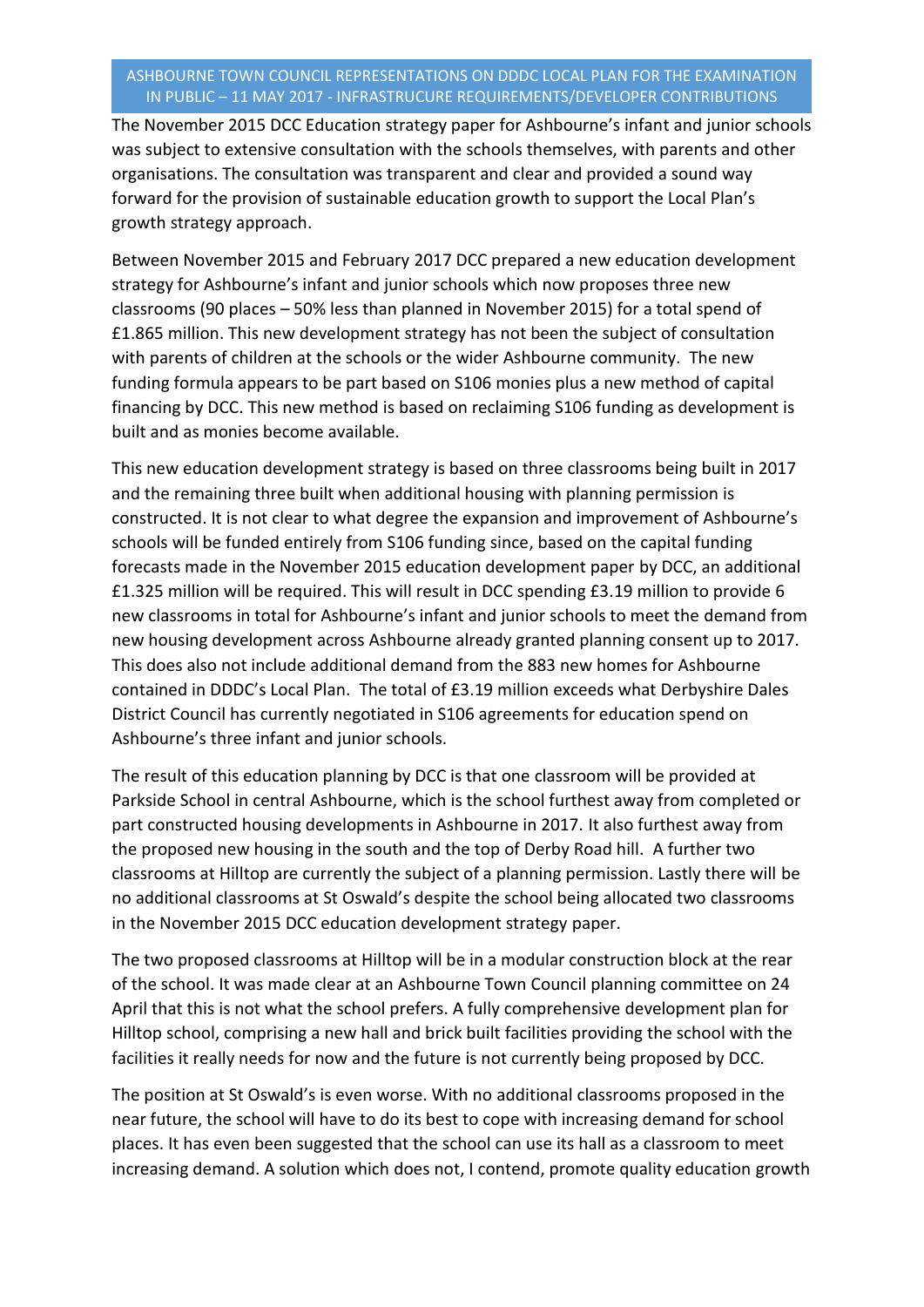in line with the planning policy objectives behind promoting real sustainable development in Ashbourne.

The current DCC education development strategy for Ashbourne's three infant and junior schools is exposing fundamental issues concerning the provision of quality education to support the sustainable development growth strategy of the Local Plan. Both Hilltop and St Oswald's schools are worried about what DCC is proposing. These proposals do not meet the needs of the schools and appear to be a cost ineffective way of using the S106 agreed for education on Ashbourne development schemes. Equally these proposals are likely to increase traffic movement across town as parents have to take their children to a school that is further away from their nearest school. These journeys would not be necessary if the November 2015 DCC education development strategy had been fully implemented.

A new approach is urgently required to ensure that the necessary education infrastructure required in Ashbourne is actually delivered in a timely fashion to promote the sustainable growth of Ashbourne outlined in the Local Plan.

In addition at this point in time no Section 106 funding has been allocated to health projects through South Derbyshire Clinical Commissioning Group. This is despite the clear and obvious need for local GP practices to plan properly so as to expand to meet the new demand from over 900 new homes already permitted in Ashbourne and another 883 allocated in the Local Plan.

There are also no clear local highway traffic management plans to meet the need, identified in recent planning permissions for new housing in Ashbourne, specifically to improve the key junctions across the town. A comprehensive traffic management plan for Ashbourne is urgently required to ensure that much needed traffic improvements are implemented in a timely fashion to support sustainable development.

The Ashbourne Housing Needs Assessment, one of the few local housing needs assessments that has been produced across Derbyshire Dales, identified a need for new affordable housing to be provided. Over £3 million has been agreed in Section 106 agreements for affordable housing on Ashbourne developments over the last four years. Yet there is no plan from Derbyshire Dales District Council indicating where and when this investment will take place.

I contend, that without a clear and transparent Section 106 plan indicating the timely expenditure of this important source of regeneration funding for local infrastructure, then this aspect of the Local Plan is flawed

With regard to the specific question put by the Planning Inspector to DDDC on the Local Plan the answer appears to be clear. No. Policy S11 will not ensure that necessary infrastructure is delivered in a timely fashion unless it is supported by a credible action plan that is embodied in the final Local Plan.

Councillor Albert Golding